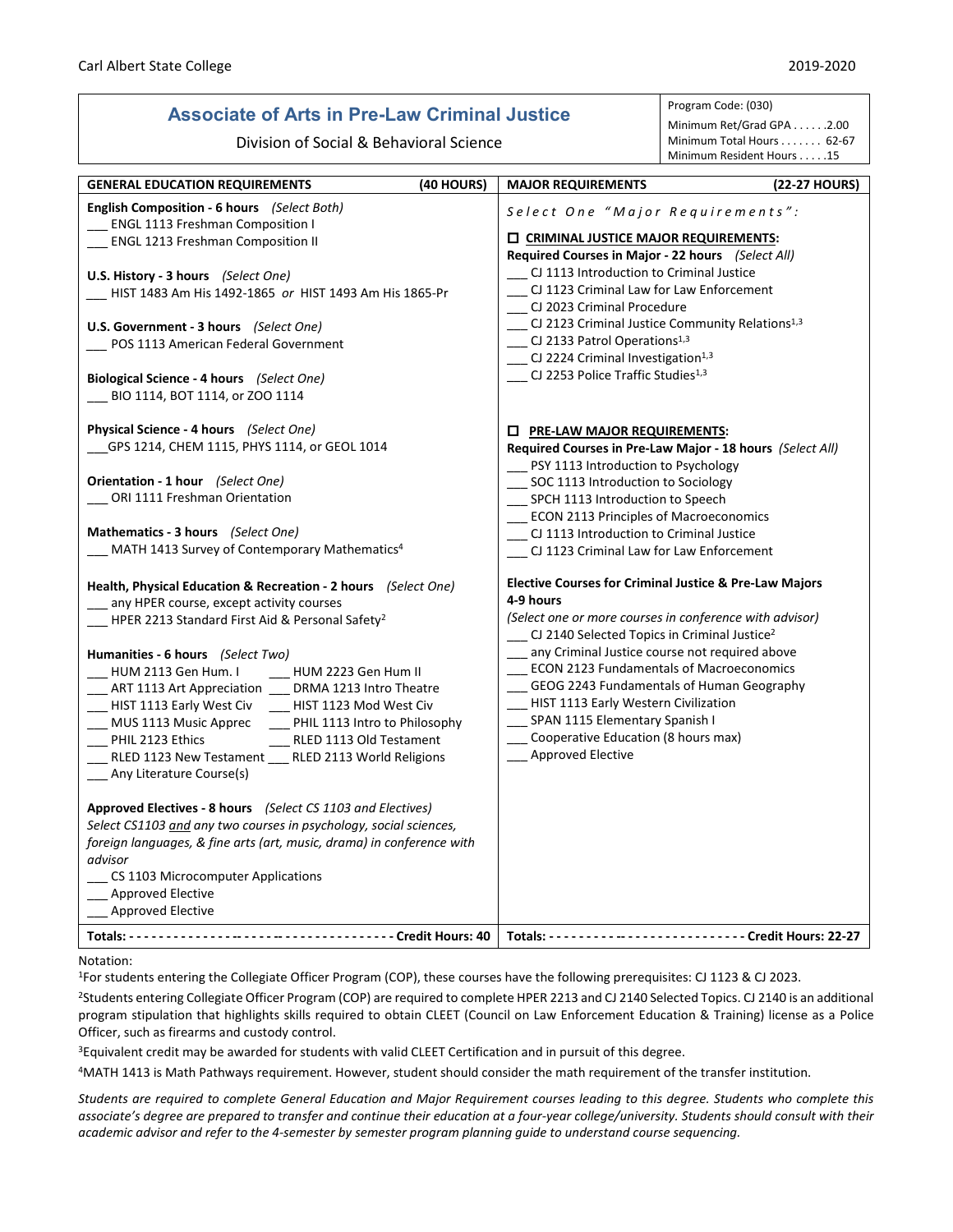## **Semester by Semester Degree Plan**

# Criminal Justice Option, Pre-Law Criminal Justice, AA (030)

| <b>Course Number - Course Description</b>                                                                  | <b>Hours</b> |
|------------------------------------------------------------------------------------------------------------|--------------|
| Freshman Year 1st Semester - Fall                                                                          |              |
| ORI 1111 Freshman Orientation<br>П.                                                                        | 1            |
| П<br><b>ENGL 1113 Freshman Composition I</b>                                                               | 3            |
| POS 1113 American Federal Government<br>П                                                                  | 3            |
| $\Box$<br>MATH 1413 Survey of Contemporary Mathematics <sup>1</sup>                                        | 3            |
| $\Box$<br>CS 1103 Microcomputer Applications                                                               | 3            |
| CJ 1113 Intro to Criminal Justice<br>П.                                                                    | 3            |
| Total:                                                                                                     | 16           |
|                                                                                                            |              |
| Freshman Year 2 <sup>nd</sup> Semester - Spring                                                            |              |
| <b>ENGL 1213 Freshman Composition II</b><br>⊔                                                              | 3            |
| Biological Science - (BIO, BOT, OR ZOO)<br>□                                                               | 4            |
| CJ 1123 Criminal Law<br>П                                                                                  | 3            |
| $\Box$<br>HPER 2213 Standard First Aid and Personal Safety <sup>1</sup>                                    | 3            |
| Elective in General Education (PSY, SOC, GEOG, LANGUAGE, ART, MUS, OR DRAMA)<br>□                          | 3            |
| Total:                                                                                                     | 16           |
| Sophomore Year 1st Semester - Fall                                                                         |              |
| Physical Science - (CHEM, GPS, OR PHYS)<br>⊔                                                               | 4            |
| $\Box$<br>CJ 2023 Criminal Procedure                                                                       | 3            |
| П.<br>HIST 1483 or 1493 American History                                                                   | 3            |
| □<br>Humanities (ART, ENGL, HUM, MUS, PHIL, OR RLED)                                                       | 3            |
| П.<br>CJ 2123 Criminal Justice Community Relations                                                         | 3            |
| Total:                                                                                                     | 16           |
|                                                                                                            |              |
| Sophomore Year 2 <sup>nd</sup> Semester - Spring                                                           |              |
| Humanities (ART, ENGL, HUM, MUS, PHIL, OR RLED)<br>⊔                                                       | 3            |
| $\Box$<br>CJ 2133 Patrol Operation                                                                         | 3            |
| CJ 2253 Traffic Studies<br>□                                                                               | 3            |
| CJ 2224 Criminal Investigation<br>□                                                                        | 4            |
| □<br>Elective in General Education (PSY, SOC, GEOG, LANGUAGE, ART, MUS, OR DRAMA)                          | 3            |
| Total:                                                                                                     | 15           |
| <sup>2</sup> Sophomore Year 3rd Semester - Summer (applies only for COP Program students)                  |              |
| П<br>CJ 2140<br>Total:                                                                                     | 3            |
| Total Hours: 62-67<br>Graduation Requirements: Minimum 62-67 cr-hrs, 2.00 Ret/Grad GPA, 15 Resident cr-hrs |              |

**Note:** <sup>1</sup>**MATH 1413** is Math Pathways requirement. However, student should consider the math requirement of the transfer institution.

**Note:** <sup>2</sup>**Collegiate Officer Program (COP)**: Students entering COP must complete HPER 2213 and CJ 2140, which is an additional summer interim course (after end of Sophomore year) required to complete for COP and CLEET certification.

**Note**: Students should select appropriate General Education Electives and Electives appropriate to major and interest. Students should complete a minimum 15-16 cr-hrs per semester to graduate in two years.

**How to Use this "Semester by Semester Degree Plan**": Courses in this semester by semester breakdown are listed with several thoughts in mind. Prerequisites are listed first. Science, math, and major coursework are listed in order the course should be taken and in what term the course should be taken. Students should enroll into ORI 1111 and ENGL 1113, and any development courses in the first term. Courses listed in parenthesis are selections from which a student may choose. Enrollment into developmental courses will add to the total credit hour count, and may alter math and science enrollment rotations. -- While this is a guide to help the student with pre-enrollment, a study of the Course Schedule and a visit with an academic advisor is a must.

**Estimated Program Cost:** Students can complete this degree in four semesters (15-16 per semester).

The estimated cost of this program is approximated at: *67 credit-hours x \$127.25 per credit hour = \$ 8,525.75* (Please know that this cost does not include textbooks, supplies, developmental coursework, and other expenses, and is designed as an ESTIMATE only). Actual program cost is based on Fall 2019 in-state tuition amounts and the final costs will vary from this estimate.